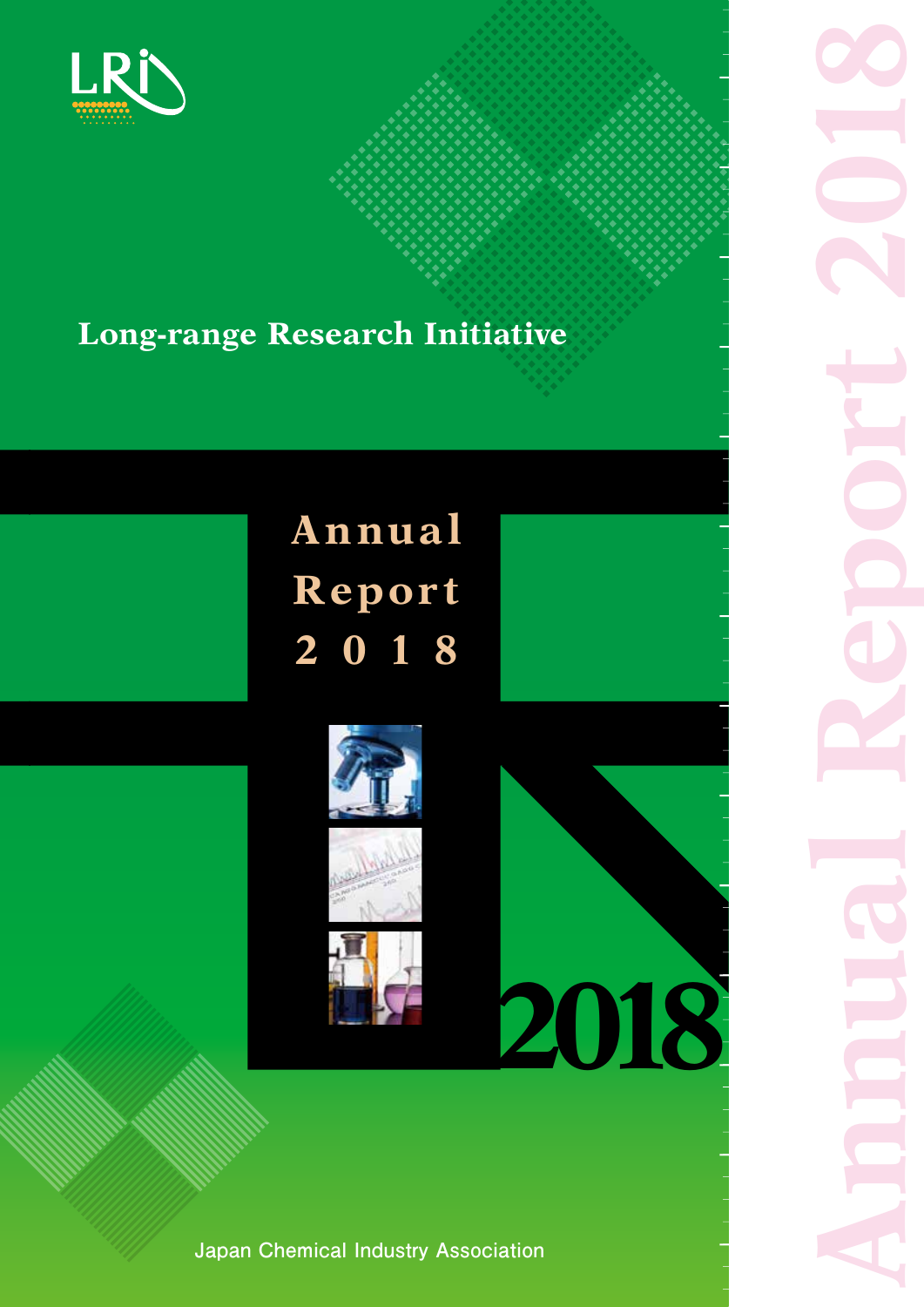

15\_PT01-01

## **Development of new in vivo screening method to validate the low-dose effects induced by estrogenic chemicals using estrogen** reporter mice

#### **Principal Investigator:**

Tsuyoshi Nakanishi (Laboratory of Hygienic Chemistry and Molecular Toxicology, Gifu Pharmaceutical University)

#### *:Collaborators*

Hisamitsu Nagase (Laboratory of Hygienic Chemistry and Molecular Toxicology, Gifu Pharmaceutical University)

#### **Summary of Research:**

So far we have been developing a new short-term *in vivo* screening test method for xenoestrogens by using our transgenic mice carrying estrogen-responsible reporter gene (E-Rep mice) and systemic *in vivo* imaging analysis as an end point. This method has been shown the possibility of a high-superiority test method that can solve several problems of the uterotrophic bioassay which is the only *in vivo* screening test method standardized as an OECD test guideline No.440. In the current period, using our established test method, we evaluated estrogenic/anti-estrogenic potential of Bisphenol A (BPA) which is a typical xenoestrogens.

As a result, in the state of estrogen depletion, BPA showed estrogenic effect at high doses, of which action was not nonlinearity. On the other hand, in the state of maintaining the physiological estrogen level in the test animal. BPA showed anti-estrogenic effect.

These results indicate that it has been confirmed that BPA acts as a xenoestrogen in our new method. In addition, our results suggest that our new test method using systemic *in vivo* imaging analysis should perform the test in both the state of maintaining the physiological estrogen level and of estrogen depletion.

#### *:Timeline*

April 1, 2018 – March 31, 2019

#### *:Topics*

Poster presentation at JCIA LRI Annual Workshop 2018 "Development of new in vivo screening method to validate the low-dose effects induced by estrogenic chemicals using estrogen reporter mice" (Tokyo, August 31st, 2018)

#### *:Publications*

1. Törner K, Nakanishi T, Matsuura T, Kato Y, Watanabe H, Genomic integration and *ligand-dependent activation of the human estrogen receptor*  $\alpha$  *in the crustacean Daphnia* magna, **PLOS One**, 13: e0198023 (2018)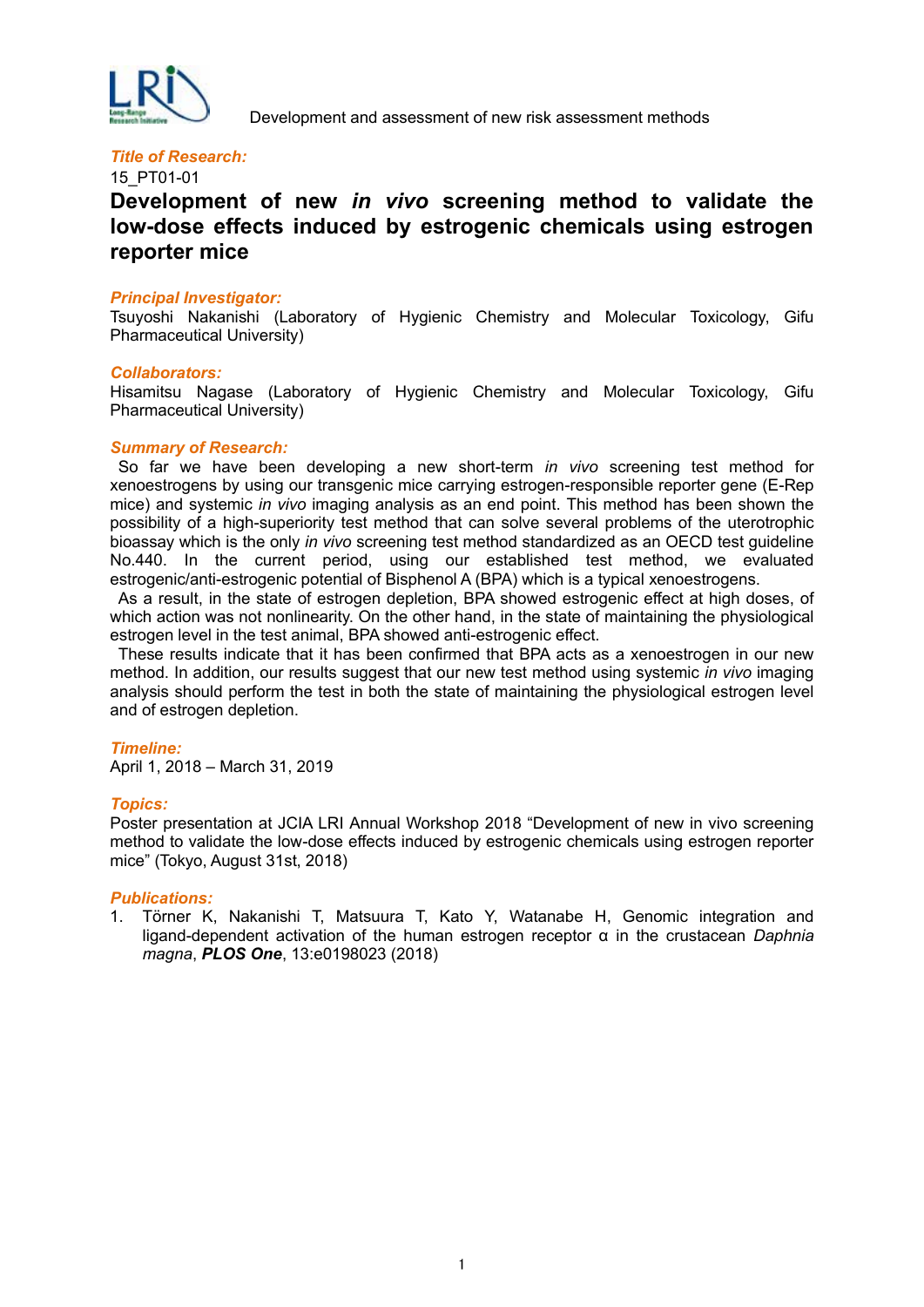

#### **Title of Research:** 16 PT01-02-3

## **Construction of prediction models for toxicities induced by drugs** and chemicals based on chemical structures and AOP

#### **Principal Investigator:**

Yoshihiro Uesawa (Department of Clinical Pharmaceutics, Meiji Pharmaceutical University)

#### **Summary of Research:**

Quantitative structure–activity relationship (QSAR) analysis applies structural and quantum chemical, and physicochemical features, calculated from molecular geometry as explanatory variables, to predict physiological activity. In current studies, the applications of QSAR prediction models in a variety of adverse effects such as Delirium, pulmonary edema, nausea/vomiting, respiratory depression, somnolence, rash, diarrhea, loss of appetite, nephritis, uterine cancer ... etc., have been constructed by databases such as JADER and FAERS (JAPIC-AERS). Furthermore, data set that includes FAERS and Tox21-AOP/MIE data was constructed and applied to analyze the relationship between adverse effects and major MIEs such as nuclear receptors and stress response pathways.

#### *:Timeline*

March 1, 2018 – February 28, 2019

#### *:Topics*

- 1. Poster presentation at JCIA LRI Annual Workshop 2018 "Construction of prediction models for toxicities induced by drugs and chemicals based on chemical structures and AOP" (Tokyo, August 31st, 2018)
- 2. Uesawa, Y., inventor; Meiji Pharmaceutical University, assignee. Prediction systems, prediction methods, prediction programs, learning model input data generation systems, and learning model input data generation programs. Pending Japanese patent application 2018-122565(PTC). 2018.
- 3. Matsuzaka, Y., Uesawa, Y.; Excellent Poster, CBI Annual Meeting 2018.
- 4. Asato, S. Kagaya, H., Uesawa, Y.; Excellent Presenter, The 4<sup>th</sup> Regulatory science forum for young people. 2018.

- 1. Uesawa Y, "Quantitative structure-activity relationship analysis using deep learning based on a novel molecular image input technique", Bioorg Med Chem Lett,  $28(20)3400-3403$  (2018)
- 2. Matsuzaka Y, Uesawa Y, "Optimization of a Deep-Learning Method Based on the Classification of Images Generated by Parameterized Deep Snap, a Novel Molecular-Image-Input Technique for Quantitative Structure-Activity Relationship (QSAR) Analysis", Frontiers in Bioengineering and Biotechnology, in press (2019)
- 3. Ayano Shiota, Haiime Kagaya, Yoshihiro Uesawa, "Analysis of drug-induced somnolence based on JADER with chemical structure information", 138th annual meeting of the pharmaceutical society of Japan, Sendai Japan, 2018/3
- 4. Yuina Tatsuhiro, Hajime Kagaya, Yoshihiro Uesawa, "Analysis of structural and physicochemical features of drugs that cause non-cardiogenic pulmonary edema using Japanese Adverse Drug Event Report database (JADER)", 138th annual meeting of the pharmaceutical society of Japan. Sendai Japan. 2018/3
- 5. Yoshiyasu Ozu, Hajime Kagaya, Yoshihiro Uesawa, "Classification of constipation-related diseases using Japanese Adverse Drug Event Report database (JADER)", 138th annual meeting of the pharmaceutical society of Japan. Sendai Japan. 2018/3.
- 6. Sumino Asato, Hajime Kagaya, Yoshihiro Uesawa, "Construction of a prediction model for nausea and vomiting based on JADER with chemical structures", 138th annual meeting of the pharmaceutical society of Japan, Sendai Japan, 2018/3
- 7. Yuka Seta, Haiime Kagaya, Yoshihiro Uesawa, "The analysis on drug-induced delirium using Japanese Adverse Drug Event Report database with chemical structure information", 138th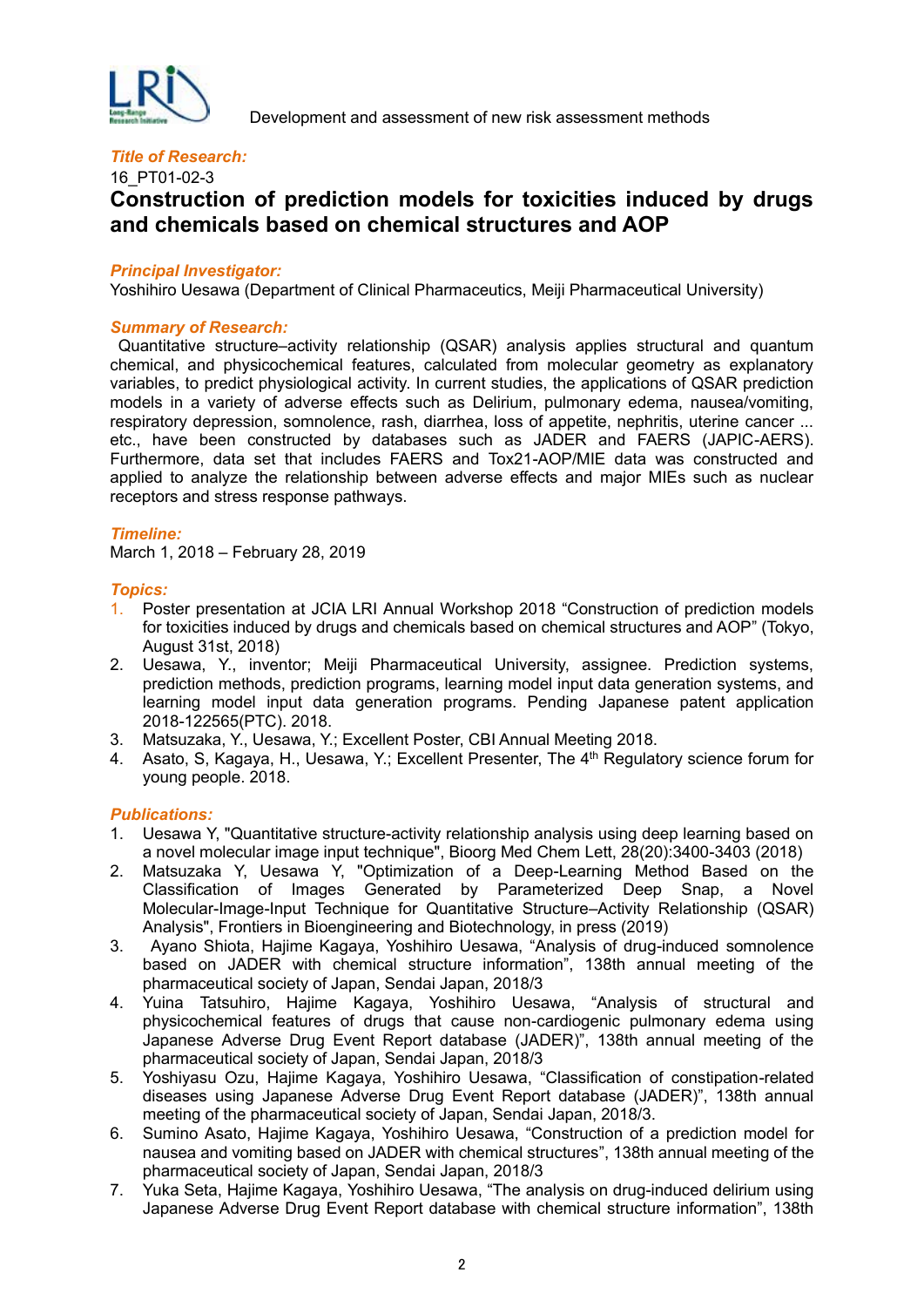

Development and assessment of new risk assessment methods annual meeting of the pharmaceutical society of Japan, Sendai Japan, 2018/3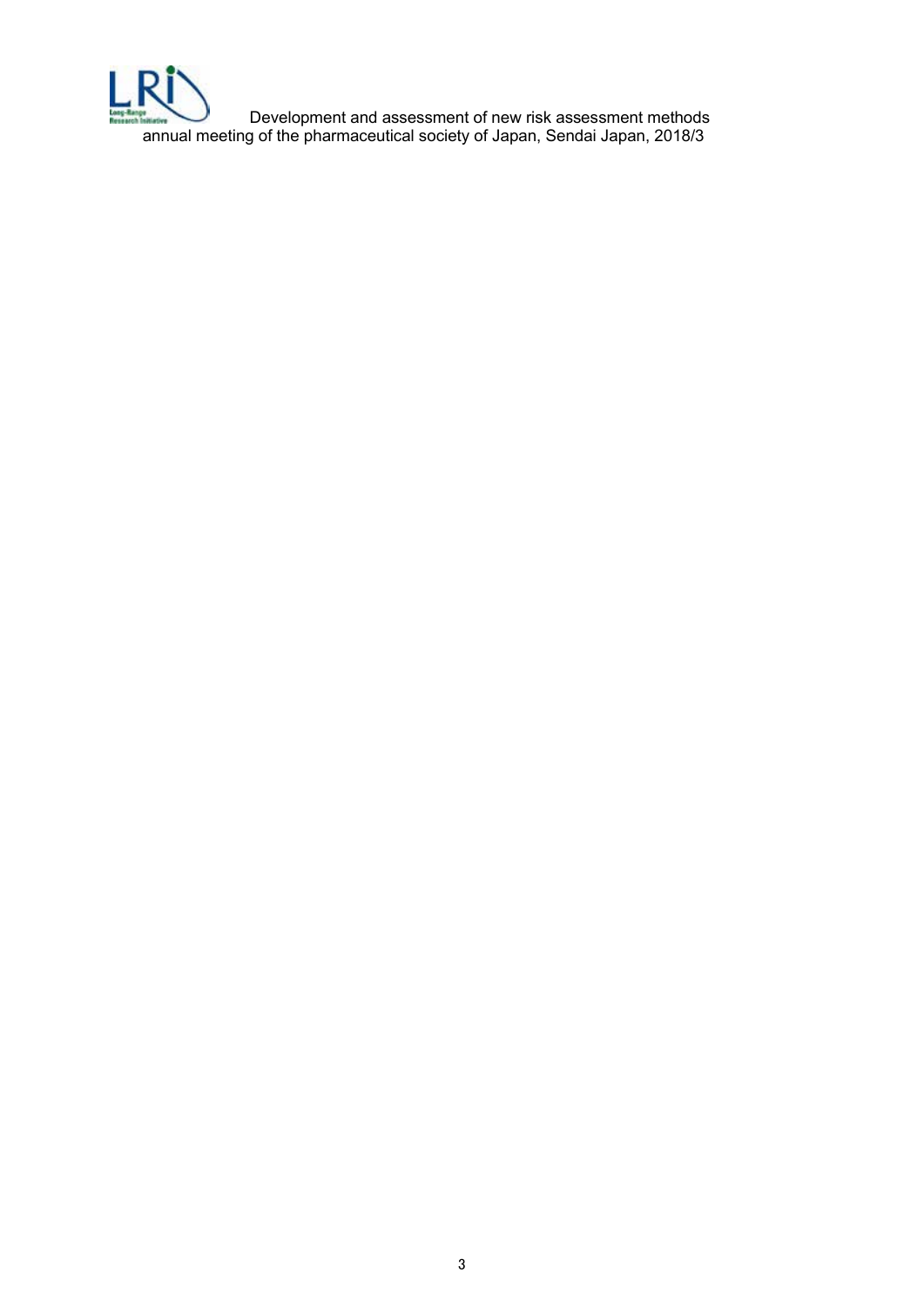

Development and assessment of new risk assessment methods

### **Title of Research:** 17 PT01-01 **Chip device for in vitro systemic toxicology**

#### **Principal Investigator:**

Junii Fukuda, PhD (Professor, Yokohama National University, Engineering) 79-5 Tokiwadai, Hodogaya, Yokohama, Kanagawa, 240-8501, Japan (tel) +81-045-339-4008, (e-mail) fukuda@ynu.jp

#### *:Collaborators*

Hiroshi Itagaki, PhD (Professor, Yokohama National University, Engineering) 79-5 Tokiwadai, Hodogaya, Yokohama, Kanagawa, 240-8501, Japan

Masatoshi Watanabe, MD, PhD (Professor, Mie University, Medicine) 1577 Kurimamachiya, Tsu, Mie, 514-8507, Japan

#### **Summary of Research:**

The aim of this study is to develop microdevices, so-called Body on a chip, for *in vitro* drug testing to evaluate systemic toxicity of chemicals. This device may enable to replicate *in vivo* kinetics and interactions between several tissues including the skin, the small intestine, and the lung for drug absorption, liver and myocardial tissues for drug metabolism and exposure. The point of our device is to engineer cell layer and spherical tissues on a chip as tissue models to acquire more physiological responses.

In the second year of the project, we improved functionalities of spherical tissues. Data we obtained last year indicated that when cells form tissues and sufficient oxygen is supplied, not only positive effects but also adverse effects were observed, probably due to generation of reactive oxygen species. To alleviate the negative effects, we examined antioxidants. Indeed, the addition of antioxidants in culture medium further improved insulin secretion on pancreatic spheroids. Permeability testing was performed with skin and intestine models that we fabricated last year. In addition, interactions between two model tissues, liver and breast cancer, were evaluated on a seesaw-like stage, with which culture medium were perfused in the microdevice without any external pump and air pressure supply. In this setup, a pro-drug was metabolized with the liver model and inhibited growth of the cancer cells. Furthermore, we demonstrated that the modified h-CLAT testing shows a positive reaction to a positive control substrate.

#### *:Timeline*

March 1, 2018 - February 28, 2019

#### *:Topics*

Poster presentation at JCIA LRI Annual Workshop 2018 "Chip device for in vitro systemic toxicology" (Tokyo, August 31st, 2018)

#### *:Publications*

1. D. Myasnikova, T. Osaki, K. Onishi, T. Kageyama, B. Zhang, J. Fukuda, Synergic effects of oxygen supply and antioxidants on pancreatic β-cell spheroids, Scientific Reports, 9, 1802 (2019)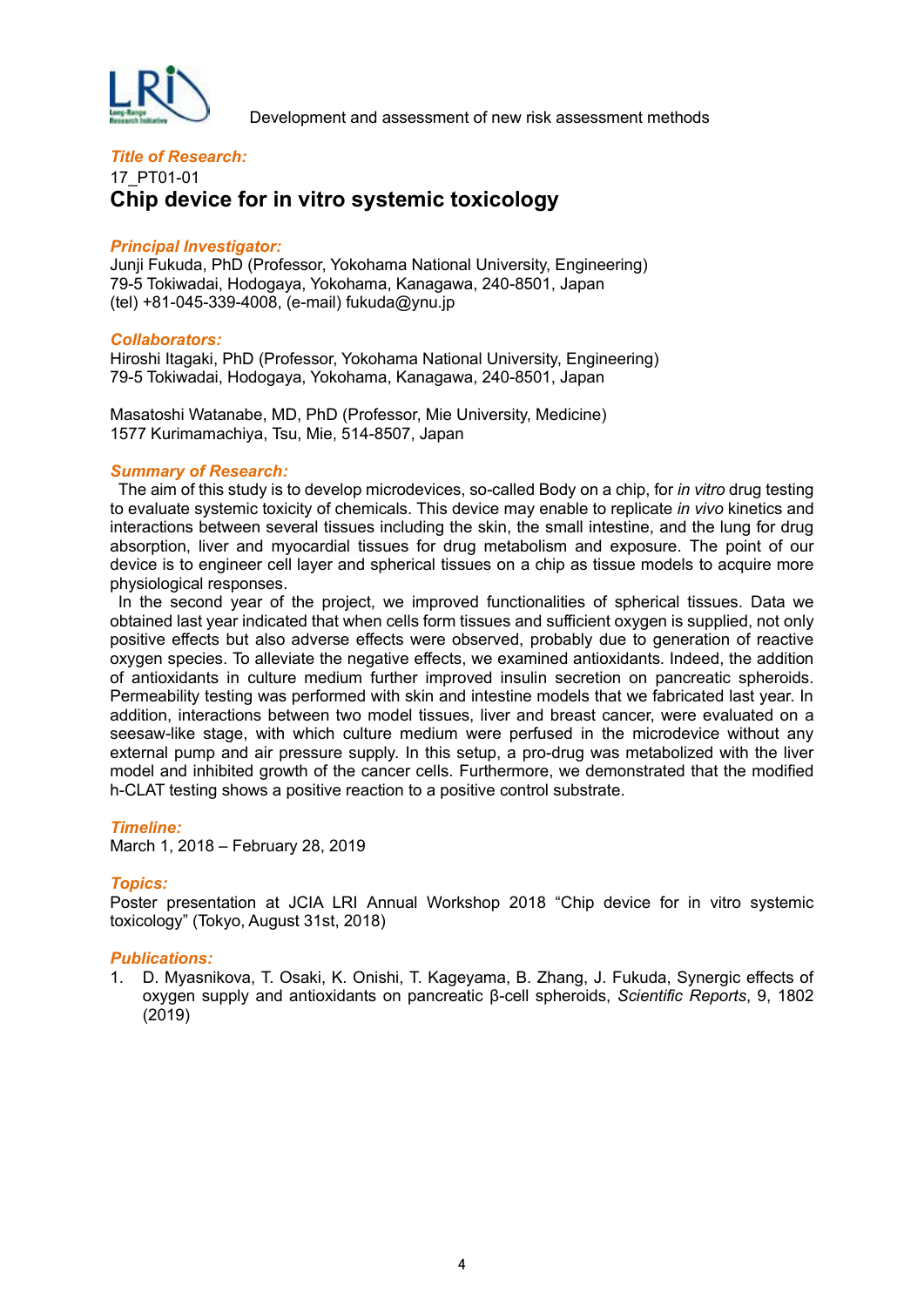

17 PT01-02

Development of novel screening system to predict the effects of **environmental factors in each organ by using cell-free circulating from hazards of prediction in serum -- Advanced system for prediction of hazards from environmental factors in fetus using cell free fetal DAN in mother's blood**

#### **Principal Investigator:**

Wataru Mivazaki, PhD (Associate Professor, Department of Integrative Physiology, Graduate School of Medicine, Gunma University) 3-39-22 Showa-machi, Maebashi, 371-8511, Japan  $(tel) +81-27-220-7923$ , (e-mail) miya@gunma-u.ac.jp

#### *:Collaborators*

Noriyuki Koibuchi (Professor, Department of Integrative Physiology, Graduate School of Medicine, Gunma University)

Asahi Haijima (Assistant Professor, Department of Integrative Physiology, Graduate School of Medicine. Gunma University)

Izuki Amano (Assistant Professor, Department of Integrative Physiology, Graduate School of Medicine, Gunma University)

Takahiko Katoh (Professor, Department of Public health, Graduate School of Medicine, Kumamoto University))

#### **Summary of Research:**

Detecting organ injury (e.g. by toxins or chemicals) at earlier stage is important to prevent the adverse outcomes. For such purpose, we have developed a novel screening system using serum. This system is simple and minimally invasive, because we utilized serum to detect cell free circulating DNA (cfDNA), whose origin may be identifiable if they harbor tissue-specific epigenetic modification. Furthermore, our system may have a potential to detect fetal organ injury if cfDNA of fetal origin in maternal serum is identifiable. Previously, we identified and selected several candidate regions as the adult and fetal organ-specific markers (specific un-methylated regions). In this term, first, to confirm whether these regions harbor tissue-specific epigenetic modification, we performed bisulfite amplicon sequence (BSAS) assay with genome DNA, derived from several fetal tissues. Second, we produced organ-specific injury mouse model using chemical exposure. We could detect cfDNA harboring each organ-specific nature. The level of such organ-specific cfDNAs increased with the increase in chemicals causing organ-specific injury. These results indicate that our system may be useful to detect specific injured organs just by using serum.

#### *:Timeline*

March 1, 2018 - February 28, 2019

#### *:Topics*

Poster presentation at JCIA LRI Annual Workshop 2018 "Development of novel screening system to predict the effects of environmental factors in each organ by using cell-free circulating DNA in serum" (Tokyo, August 31st, 2018)

- 1. Poster presentation at 21<sup>st</sup> Japan Society of Endocrine Disrupters Research Annual Meeting, title: Development of novel screening system to predict the effects of environmental factors in each organ by using cell-free DNA in serum
- 2. Oral presentation at 89<sup>th</sup> The Japan Society for Hygiene Annual Meeting, title: Development of a novel screening system to predict injured organs using cell-free DNA in serum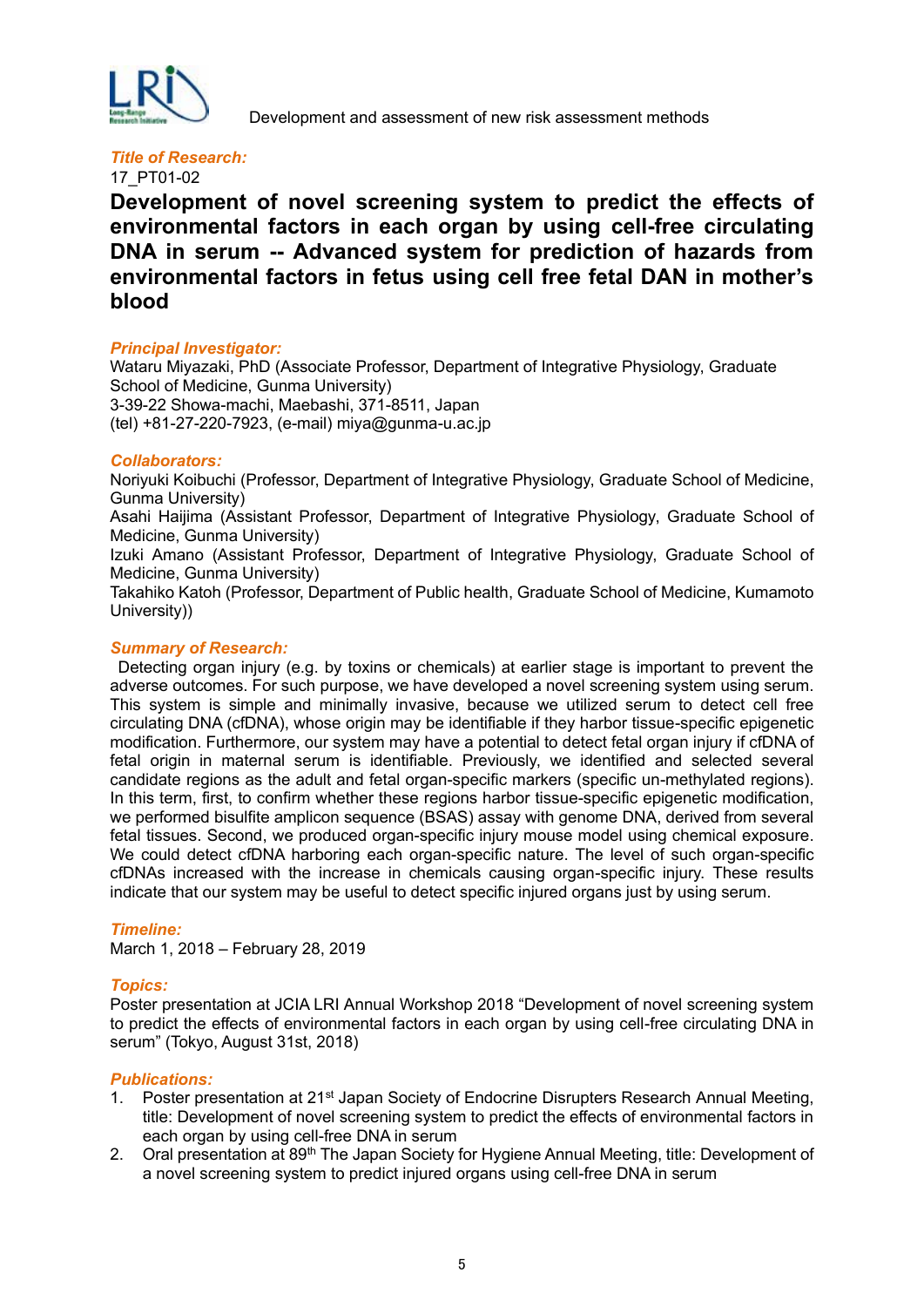

Development and assessment of new risk assessment methods

#### **Title of Research:**

#### 18\_S01-X01

## The validation study of EpiSensA (Epidermal Sensitization Assay);  **the in vitro skin sensitization assay based on reconstructed human epidermis**

#### **Principal Investigator:**

Masaaki Miyazawa, PhD (Safety Science Research Laboratory, Kao Corporation) 2606, Akabane, Ichikai-Machi, Haga-Gun, Tochigi 321-3497, Japan  $(tel) +81-80-8466-6147$ , (e-mail) miyazawa.masaaki@kao.com

#### *:Collaborators*

Noriyasu Imai (KOSÉ Corporation) Megumi Sakuma, PhD (KOSÉ Corporation) Momoko Shibata (KOSÉ Corporation) Mika Watanabe (Hatano Research Institute, Food and Drug Safety Center) Mayu Ikezumi (Hatano Research Institute, Food and Drug Safety Center) Katsuhiro Uno. PhD (Hatano Research Institute. Food and Drug Safety Center) Shinichi Watanabe (LION Corporation) Junko Ueno (LION Corporation)

#### **Summary of Research:**

The assessment of skin sensitization potential is a major content of safety evaluation for novel substances and was traditionally performed by animal tests. On the other hand, the development of non-animal tests for identifying the skin sensitization has been recently activated because of animal welfare and regulatory requirements. However, lipophilic chemicals are difficult to correctly evaluate, since these tests employ aqueous-phase systems. To overcome the limitation, we focused on a reconstructed human epidermis (RhE) and developed the Epidermal Sensitization Assay (EpiSensA) based on the gene expression of four markers related to induction of skin sensitization. Based on the comparison with the results of animal test, we confirmed that EpiSensA had the great predictive performance for lipophilic test chemicals. Therefore, the validation study of EpiSensA was started from July 2018 at JaCVAM (Japanese Center for the Validation of Alternative Methods) to adopt it for OECD test guideline.

At current study, the transferability to the three naive laboratories was evaluated based on three sensitizers and a non-sensitizer distributed from Kao Corporation with non-coded. As the results, the concurrent results of EpiSensA compared to animal test were observed with great reproducibility at all laboratories. From these results, we concluded that the technical transfer to three naive laboratories was successfully completed. From November 2018, the Phase I study for the evaluation of with-in laboratory reproducibility have been performed based on 14 test chemicals. After that, the Phase II study for between laboratory reproducibility will be performed from March 2020, and the validation study of EpiSensA will finish at early 2021.

#### *:Timeline*

March 1, 2018 - February 28, 2019

#### *:Topics*

Poster presentation at JCIA LRI Annual Workshop 2018 "The validation study of EpiSensA (Epidermal Sensitization Assay); the in vitro skin sensitization assay based on reconstructed human epidermis" (Tokyo, August 31st, 2018)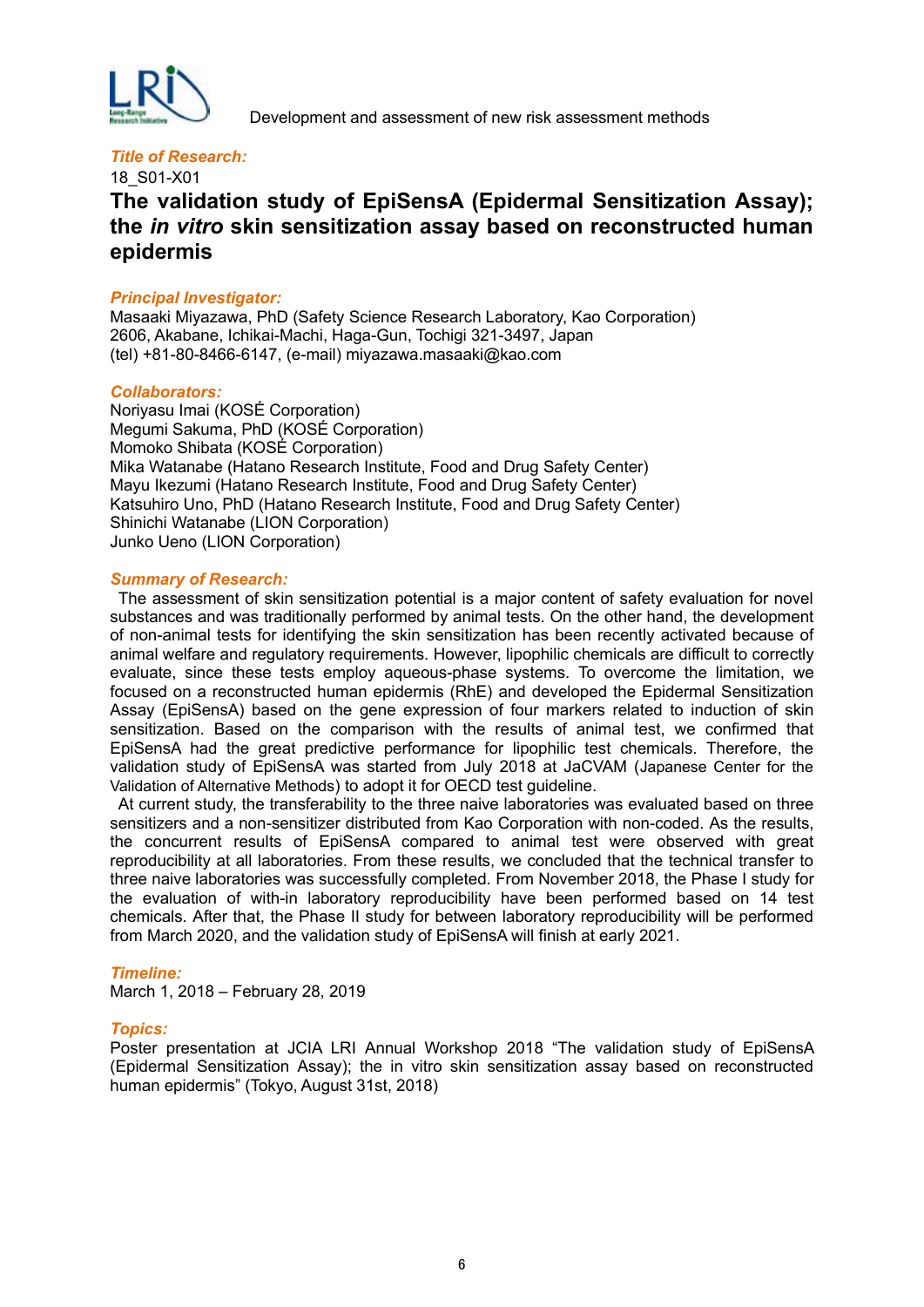

Research on the safety of new chemicals such as "Nano materials" etc.

#### **Title of Research:**

## 17\_PT02-01 **Establishment of mechanism based assay protocol for hazard and carcinogenic risk of carbon based nanomaterials**

#### **Principal Investigator:**

Hiroyuki Tsuda, MD, PhD (Professor, Nagoya City University, Nanotoxicology Project Lab) 3-1, Tanabedohri, Mizuho-ku, Nagoya, 467-8603, Japan (tel)+81-52-836-3496, (e-mail) htsuda@phar.nagoya-cu.ac.jp

#### *:Collaborators*

Susumu Tomono, PhD(Assistant Professor, Aichi Medical University School of Medicine, Department of Microbiology and Immunology) 1-1 Yazakokarimata, Nagakute, Aichi, 480-1195 Japan  $(tel)$  +81-561-62-3311 (e-mail)tomono@aichi-med-u.ac.jp

#### **Summary of Research:**

**Purpose:** To establish a method of evaluating the toxicity and carcinogenicity of respirable nanomaterials, especially carbon nanotubes, that is less expensive and easier to perform than conventional high-cost inhalation exposure. We developed transtracheal intrapulmonary spraying (TIPS) to administer test materials to the lungs of test animals. We tested several types of multi-walled carbon nanotubes (MWCNT): MWCNT-7 (Hodogaya, 40 layers), needle-like aggregates of MWCNTs; MWCNT-N (Nikkiso, about 30 layers), another type of MWCNT that forms needle-like aggregates; MWCNT-A (Company C, 150 layers), a third type of MWCNT that forms needle-like aggregates; MWCNT-B (Company C, 15 layers), which because of its much smaller number of layers is flexible and produces cotton-like aggregates. We have shown that these four types of MWCNTs are carcinogenic to the lung. We are currently testing two-layered carbon nanotubes (DWCNT) to determine if this type of carbon nanotube is also harmful to the lung and the pleural tissues as observed with the MWCNTs composed of several layers. Methods: We conducted a preliminary dose setting trial using DWCNT from Sigma-Aldrich and from Company A. We determined that 0.5 mg per rat was an appropriate dose. We administered DWCNT (1-3 nm diameter) (Company A) to 10-week old male rats. The test materials were suspended in a solvent (saline + 0.5% dispersant PF68 PF copolymer) to give final concentrations of 0.125 mg/ml and 0.0625 mg/ml, and 0.5 ml of the suspended material was administered to the rats a total of 8 times, for final doses of 0.25 and 0.50 mg per rat. The control groups were (1) untreated and (2) administered vehicle alone. MWCNT-7, whose lung carcinogenicity was demonstrated using both a whole body exposure inhalation test and our TIPS administration procedure was used as the carcinogenic positive control. Rats were killed at experimental week 3  $(1$  week after the end of administration) and week 8 (6 week after the end of administration). Histopathological analysis of the lung and pleura and biochemical analysis of the lung tissue, tracheopulmonary lavage (BALF), and thoracic cavity lavage (PLF) was performed for each rat. Inflammatory markers in supernatants and lavage cell pellets were also evaluated.

Results: Real time PCR and ELISA analyses of the lung tissue, pathological and histopathological observation (distribution of sample, shape and degree of inflammation), and biochemical analysis (inflammatory cytokines, DNA damage, oxidative stress markers) indicated that damage of the lung tissue and visceral pleural mesothelium was absent or weak in the DWCNT treated rats. No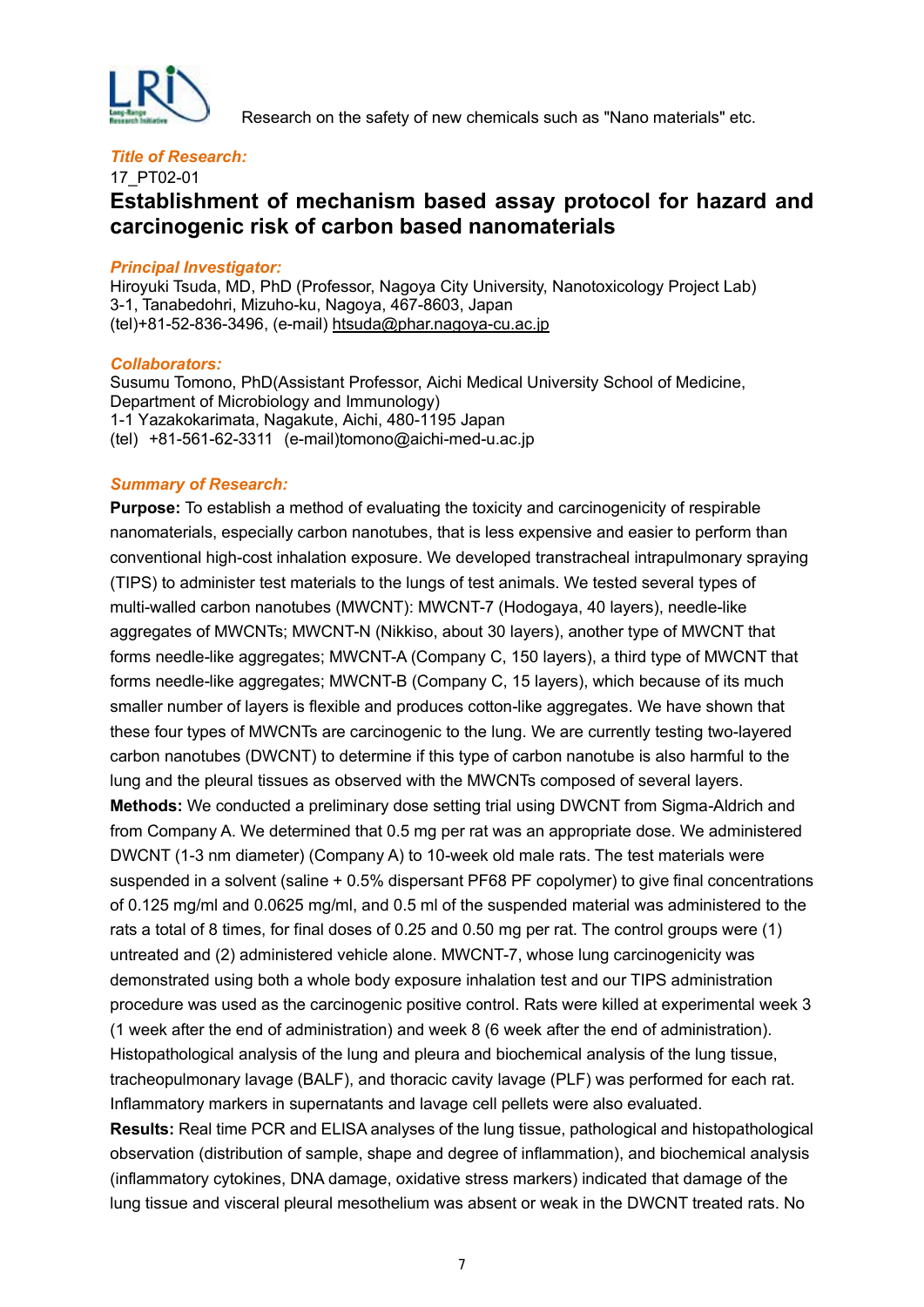

Research on the safety of new chemicals such as "Nano materials" etc.

grossly recognized neoplastic lesions were observed in rats killed at one year (52 weeks) after the start of administration. Tissue samples from these rats are currently being prepared for histopathological analysis.

New Studies: Using TIPS administration, we have started a study of the pleural toxicity of two new types of materials. Both materials, like single walled carbon nanotubes, are constructed from a single carbon sheet. The 8-week interim sacrifice is scheduled for this April 15-16.

#### *:Timeline*

March 1, 2018 - February 28, 2019

#### *:Topics*

Poster presentation at JCIA LRI Annual Workshop 2018 "Establishment of mechanism based assay protocol for hazard and carcinogenic risk of carbon based nanomaterials" (Tokyo, August 31st, 2018)

- 1. Elgazzar AM., Abdelgied M., Alexander D., Alexander W., Numano T., ligo M., Naiki A., Takahashi S., Takase H., Hirose A., Kanno J., Elokle OM., Nasem AM., Tsuda H. Comparative pulmonary toxicity of a DWCNT and MWCNT-7 in rats, Arch. Toxicol., Oct. 10, https://doi.org/10.1007/s0020 4-018-2336-3, 2018
- 2. Abdelgied M., Elgazzar AM., Alexander D., Alexander W., Numano T., ligo M., Naiki-Ito A.,Takase H., Abdou KB., Hirose A., Taquahashi Y., Kanno J., Tsuda H. Potassium octatitanate fibers induce persistent lung and pleural injury and are possibly carcinogenic in male Fischer 344 rats, Cancer Sci., May 2018, https://doi.org/10.1111/cas.13643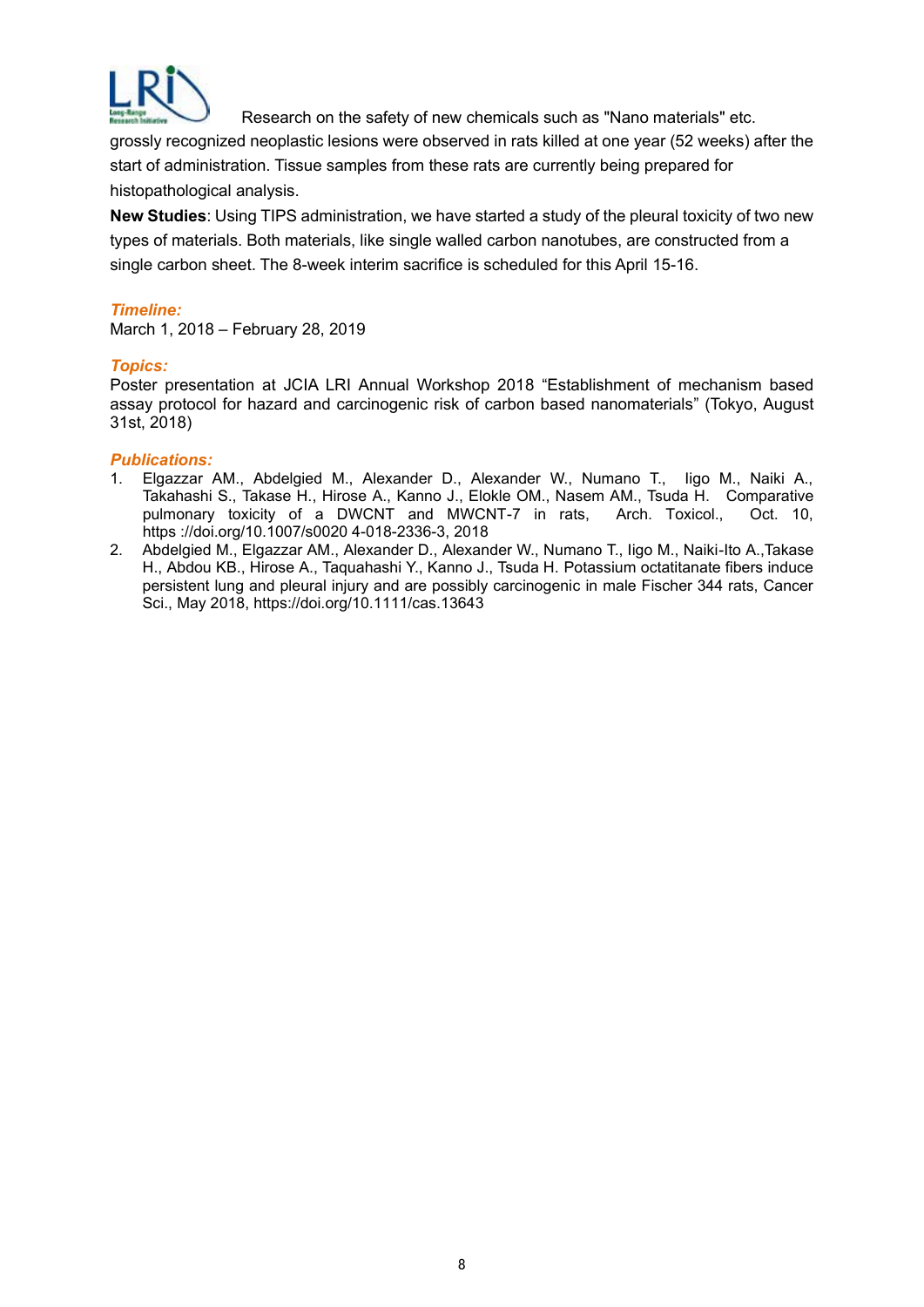

Research on the effects of chemical substances on children, elderly people, and those with gene disorders

#### **Title of Research:**

15 S03-01

## **Establishment of in vitro evaluation system for the prediction of respiratory sensitizing potential of chemicals**

#### **Principal Investigator:**

Takayuki Yoshimoto, PhD (Professor, Tokyo Medical University, Institute of Medical Science) 6-1-1 Shinjuku, Shinjuku-ku, Tokyo 160-8402, Japan  $(tel)+81-3-3351-6141$  Ext. 431,  $(e$ -mail) yoshimot@tokyo-med.ac.jp

#### *:Collaborators*

Izuru Mizoguchi, PhD (Research Associate, Tokyo Medical University, Institute of Medical Science) 6-1-1 Shinjuku, Shinjuku-ku, Tokyo 160-8402, Japan  $(tel) +81-3-3351-6141$  Ext. 448,  $(e-mail)$  imizo $@$ tokyo-med.ac.ip

#### **Summary of Research:**

Recently, several in vitro assays to predict the sensitizing potential of chemicals have been developed. However, these animal testing alternatives cannot distinguish chemical respiratory sensitizers and skin sensitizers, although the risk management systems for them are quite different. Therefore, in the present study, we aim at developing a novel in vitro assay, which can discriminate them by taking advantage of the fundamental differences between their modes of function; development of helper  $T(Th)$  2 immune responses, which is critically important for respiratory sensitization.

So far, we established a new immunocompetent 3D co-culture system consisting of human airway epithelial cells, immature dendritic cells (DCs) derived from human peripheral blood CD14<sup>+</sup> monocytes, and human fibroblast cells. This co-culture system was demonstrated to predict the respiratory sensitizing potential of chemicals by means of more enhanced expression of key costimulatory molecule OX40Ligand (OX40L), which is important for Th2 differentiation, in DCs. In this term, to further improve the versatility, we utilized iPS cell-derived DCs based on published protocols, although their efficacy is not so good. Therefore, we initially tried to establish a novel method to generate infinitely growing myeloid progenitors by stimulation with various cytokines and/or lentiviral incorporation of genes related to cell cycle and survival. Finally, we have developed several types of immortalized myeloid progenitors. By using these cells-derived DCs, the co-culture system seems to be able to discriminate between skin and respiratory sensitizers as in the case of primary DCs. Moreover, we also tried to develop a novel DC/T co-culture system. which consists of sensitized DCs and allogenic naive  $CD4+T$  cells. In this system, we have great advantage that IL-4 up-regulation can be used as a marker for the prediction of respiratory sensitizing potential. Indeed, our preliminary data suggest that selective up-regulation of IL-4 was observed by the stimulation with respiratory sensitizer as compared to that with skin sensitizer.

#### *:Timeline*

March 1, 2018 - February 28, 2019

#### *:Topics*

Poster presentation at JCIA LRI Annual Workshop 2018 Establishment of a novel in vitro evaluation system for the prediction of respiratory sensitizing potential of chemicals" (Tokyo, August 31st, 2018)

- 1. Yoshimoto T, Ohashi M, Hasegawa H, Orii N, Xu M, Owaki T, Mizoguchi I. Development of a novel alternative method by using 3D co-culture system for evaluation of respiratory sensitizing potential. The 45<sup>th</sup> Annual Meeting of The Japanese Society of Toxicology, Workshop. (Osaka, Jul. 18-10, 2018)
- 2. Yoshimoto T, Hasegawa H, Orii N, Xu M, Mizoguchi I. Prediction of chemical respiratory sensitizers by OX40L expression in dendritic cells using a new 3D co-culture system. The  $4<sup>th</sup>$ International Conference on Toxicity Testing Alternatives & Translational Toxicology and the 2<sup>nd</sup>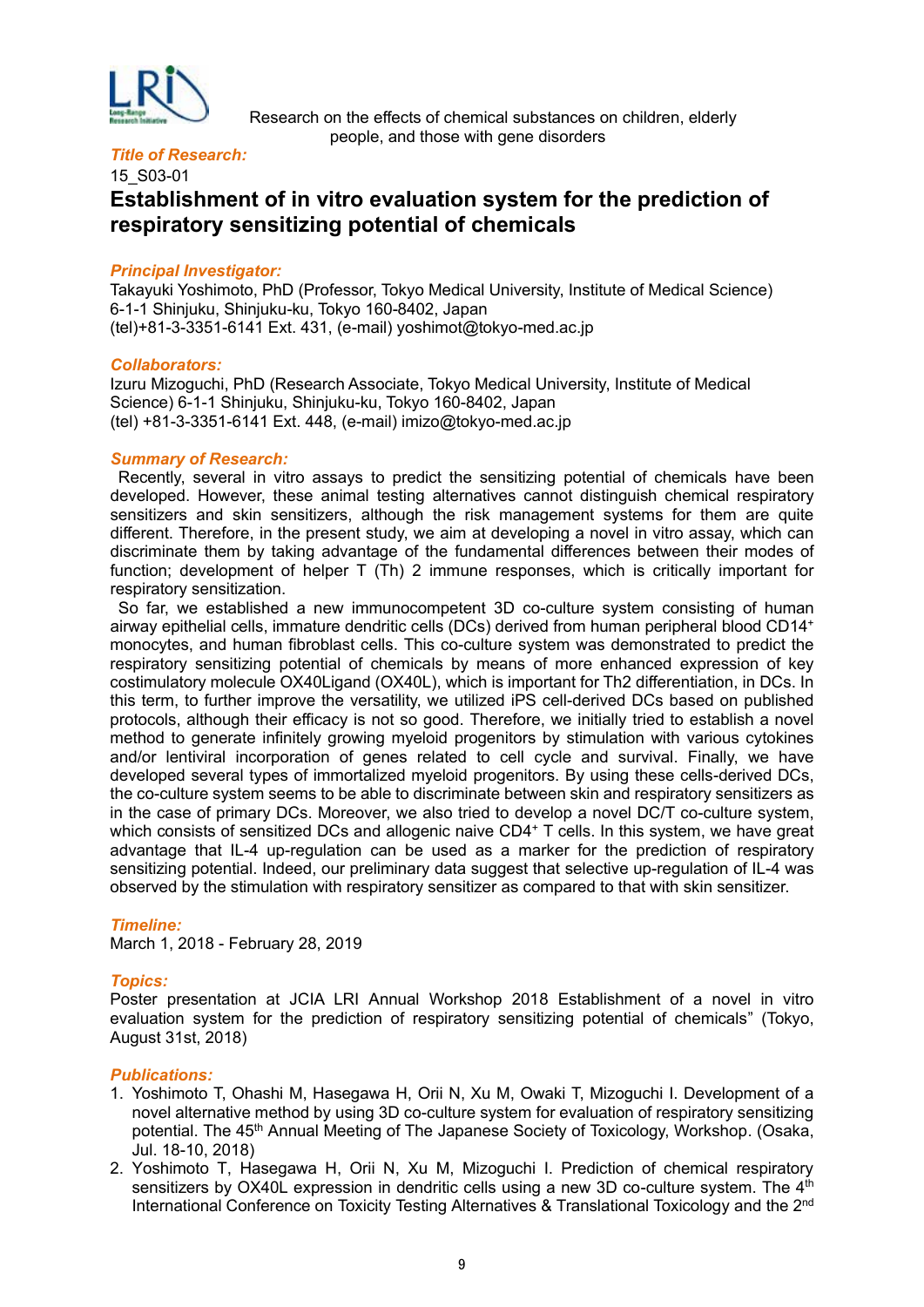

Research on the effects of chemical substances on children, elderly people, and those with gene disorders Asian Congress on Alternatives. (Guangzhou, Guangdong, China, Oct. 9-12, 2018)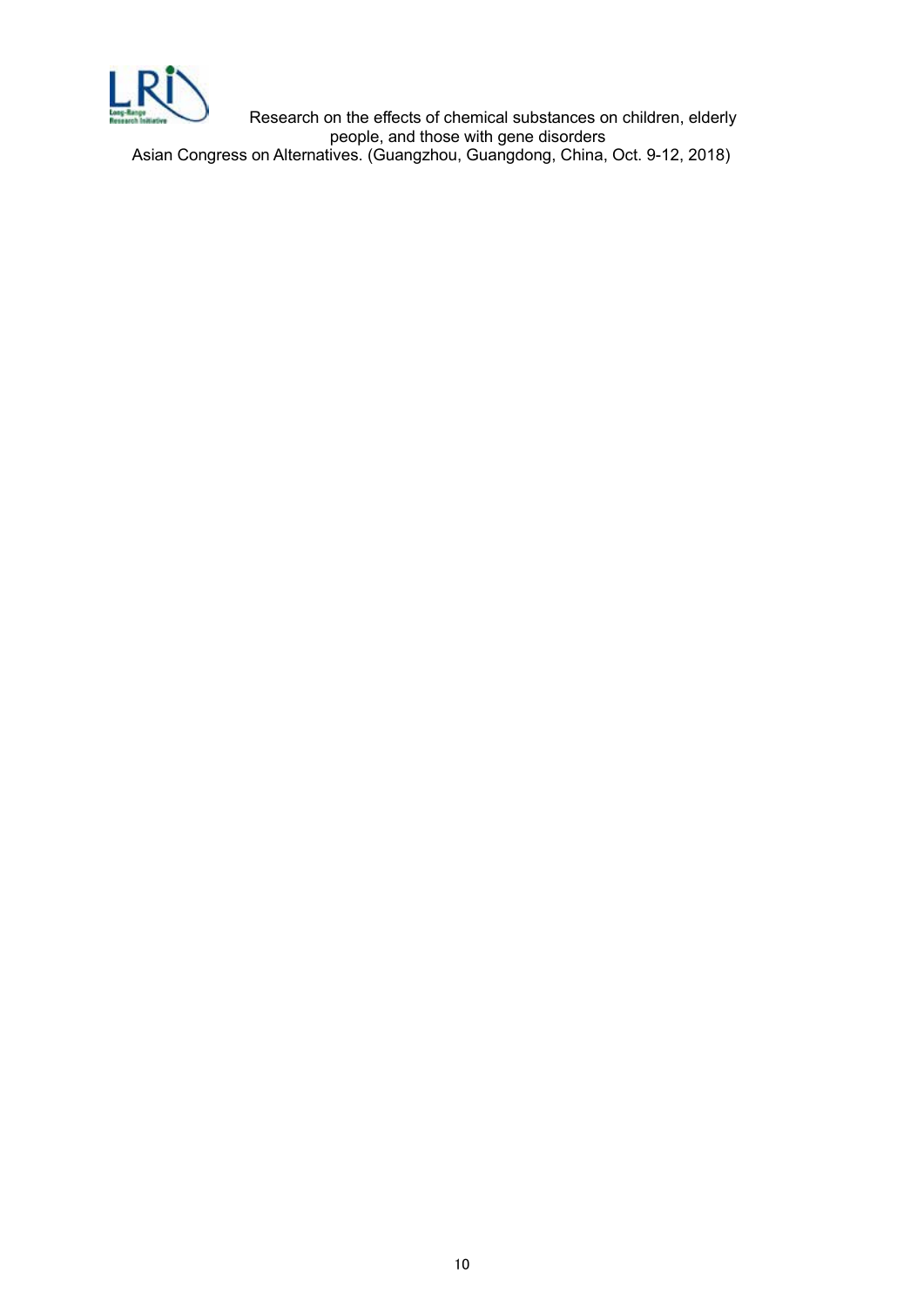

Research on the effects of chemical substances on children, elderly people, and those with gene disorders

#### **Title of Research:**

## 12 PT03-01-6 **Development of high sensitivity in vitro assessment system of** chemical-mediated hypersensitivity by using serine protease **inhibitor-deficient cells Subtitle: Analysis of in vitro assessment for respiratory allergy**

#### **Principal Investigator:**

Akira Nakamura, Department of Immunology, Tohoku Medical and Pharmaceutical University 1-15-1 Fukumuro, Wakabayashi-ku, Sendai, Japan 981-8536  $(tel) +81-22-290-8725(e-mail)$  aki-n@tohoku-mpu.ac.jp

#### **Summary of Research:**

The allergic disorders triggered by various chemicals are separated into two types of diseases. IgE-dependent immediate allergy and IgE-independent chronic allergy. Mast cells, basophils and eosinophils act as the effector cells in both allergic reactions. In particular, basophils and eosinophils rapidly infiltrate into respiratory tissue, and cause airway hyper-responsiveness and airway obstruction. These cells secrete abundant serine proteases as well as chemical mediators and cytokines. Serine proteases, such as elastases, disrupt the basement membrane, leading to the infiltration of inflammatory cells. The serine proteases are repressed by the serine protease inhibitors. Because we found that basophils and eosinophils lacking a secretory leukoprotease inhibitor SLPI produced more cytokines than wild type cells after stimulation with IqE or LPS. Therefore, we have planned to generate the highly sensitive cell line by the deletion of serine protease inhibitors using a human basophilic cell line, KU812-F. Because KU812-F expresses high levels of Serpin b1 and b6, and we have generated stable Serpin b1 knockdown KU812-F cell lines by using lentiviral-delivered sh (short hairpin) RNA. The knockdown KU812-F cells (KD cells) produced IL-6 about 2 times higher than KU812-F after administration with toluene diisocyanate (TDI). KD cells also secreted IL-13 upon stimulation with TDI. In contrast, scramble and wild type KU812-F cells did not produce IL-13. We investigated gene alteration between KD cells and scramble KU812-F cells in responses to TDI by mRNA sequencing analysis. We found significant elevation of three genes as follows: CD69 (T cell activation marker), a chemokine receptor,  $CXCR4$ , and sphingosine-1-phosphate receptor 4. We evaluated the relative fluorescence intensities (RFI) in accordance with human Cell Line Activation Test (H-CLAT). KU812-F and KD cells showed higher RFI of CD69 than scramble cells upon TDI and formaldehyde stimulation, whereas all cell lines did not display any alteration of CD69 expression after DNCB and Methyl Salicilate. We also found that the levels of CD69 mRNA are significantly augmented in KD cells after TDI stimulation. In the present LRI research, we confirmed the high level of CD69 expression in KD cells. Moreover, to establish a simpler method for the screening, we analyzed the CD69 expression using wild type KU812-F cells in response to 12 kinds of chemicals since wild type cells are also sensitive to chemical stimulation. The RFI values displayed more than 150% in WT cells after administration with TDI and p-phenylenediamine. Collectively, our data suggested that the analysis of CD69 expression is a suitable application for the detection of respiratory sensitizes by using KU812-F cells in addition to Serpin b1 knockdown KU812-F cells.

#### *:Timeline*

March 1, 2018 - February 28, 2019

#### *:Topics*

Poster presentation at JCIA LRI Annual Workshop 2018 "Development of high sensitivity in vitro assessment system of chemical-mediated hypersensitivity by using serine protease inhibitor-deficient cells." (Tokyo, August 31st, 2018)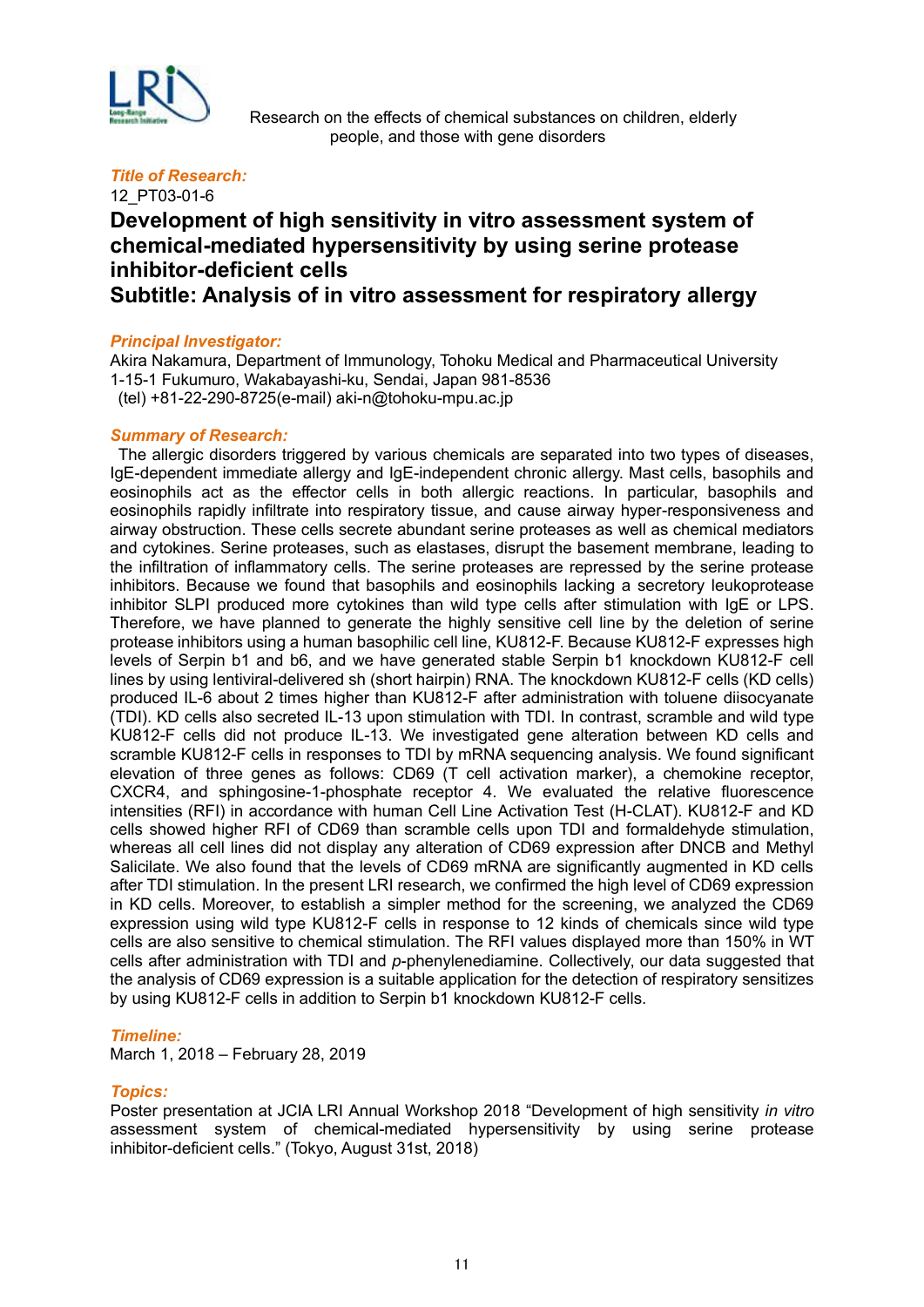

#### 16 PT04-01

## Development of the platform to manage the monitoring data of chemicals in environment. ChemTHEATRE

#### **Principal Investigator:**

Kei Nakayama, PhD (Assistant Professor, Center for Marine Environmental Studies, Ehime (University 2-5 Bunkyo-cho, Matsuyama 790-8577, Japan (tel)  $+81-89-927-8132$ , (e-mail) kei n@ehime-u.ac.jp

#### *:Collaborators*

Tatsuva Kunisue (Center for Marine Environmental Studies, Ehime University) Itsuki C Handoh (College of Creative Studies and Institute of Science and Technology, Niigata (University Seiichi Uno (Faculty of Fisheries, Kagoshima University) Tomohiko Isobe (Center for Health and Environmental Risk Research, National Institute for Environmental Studies)

Nobuaki Ohno (Graduate School of Simulation Studies, University of Hyogo)

#### **Summary of Research:**

We have launched a web platform to register and visualize the monitoring data of environmental contaminants, named 'ChemTHEATRE' (Chemicals in the THEATRE: Tractable and Heuristic E-Archive for Traceability and Responsible-care Engagement) at https://chem-theatre.com/. So far, the data of 83 projects have been registered to the database. The chemical concentration data in environmental and biological specimens can be found by sample type, chemical name, sampling date and location, or other metadata. Users can export the query results for further analyses.

The registered data to ChemTHEATRE are also available at the websites of National Bioscience Database Center, as follows.

Integbio Database Catalog: https://integbio.jp/dbcatalog/

Life Science Database Cross Search: https://biosciencedbc.jp/dbsearch/

Life Science Database Archive: https://dbarchive.biosciencedbc.jp/en/chemtheatre/desc.html

*:Timeline*

March 1, 2018 - February 28, 2019

#### *:Topics*

Poster presentation at JCIA LRI Annual Workshop 2018 "Development of the platform to manage the monitoring data of chemicals in environment, ChemTHEATRE" (Tokyo, August 31st, 2018)

- 1. Seiichi Uno, Machi Kawano, Tomohiko Isobe, Itsuki C Handoh, Nobuaki Ohno, Tatsuya Kunisue, Kei Nakayama. "Monitoring of PAHs in shellfish after oil spill from the Sanchi tanker; comparison of polluted conditions with other spill accident using ChemTHEATRE." SETAC North America 39th Annual Meeting, Sacramento, CA, USA, November 4-8, 2018.
- 2. Itsuki C Handoh, Toru Kawai, Tomohiko Isobe, Nobuaki Ohno, Seiichi Uno, Tatsuva Kunisue, Kei Nakayama. "Bayesian uncertainties analysis of modelled chemical exposure of global fish community: How can ChemTHEATRE improve the performance of FATE?" SETAC North America 39th Annual Meeting. Sacramento, CA, USA, November 4–8, 2018.
- 3. Kei Nakayama, Binle Lin, Tomohiko Isobe, Seiichi Uno, Itsuki C Handoh, Nobuaki Ohno, Tatsuya Kunisue. "ChemTHEATRE, a platform to browse the published or public data of environmental monitoring and its use for risk assessment." SETAC North America 39th Annual Meeting, Sacramento, CA, USA, November 4-8, 2018.
- 4. Tomohiko Isobe, Kei Nakayama, Seiichi Uno, Itsuki C Handoh, Nobuaki Ohno. Tatsuya Kunisue. "ChemTHEATRE: Opendata platform for environmental monitoring of POPs and other contaminants." 11th SETAC Asia-Pacific Meeting, Daegu, South Korea, September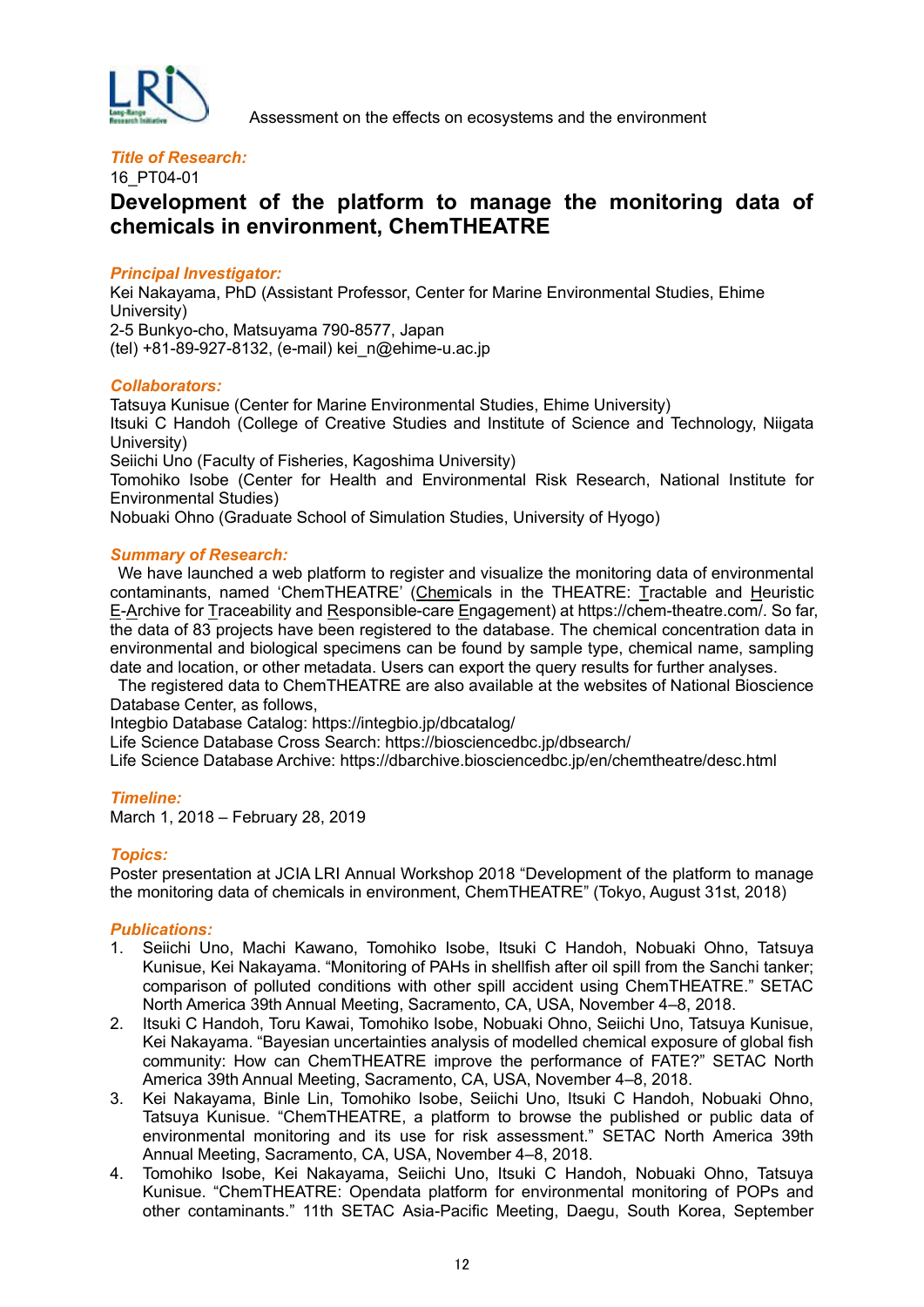

Assessment on the effects on ecosystems and the environment

- 16-19, 2018.
- 5. Tatsuya Kunisue, Kana Egashira, Tomohiko Isobe, Kei Nakayama, Takashi Matsuishi, Yuko Tajima, Tadasu K Yamada, Shinsuke Tanabe. "Temporal trend analyses of POPs in three toothed whale species stranded along the Japanese coastal waters: importance of samples and data stored in es-BANK and ChemTHEATRE." 38th International Symposium on Halogenated Persistent Organic Pollutants & 10th International PCB Workshop: DIOXIN 2018. Kraków, Poland, August 26-31, 2018.
- 6. Kei Nakayama, Tomohiko Isobe, Seiichi Uno, Itsuki C Handoh, Nobuaki Ohno, Tatsuya Kunisue, "Introduction to ChemTHEATRE: a platform to utilize the published or public data of heritative the calculative Cheminical Water of Phanetin to annual the parameters of particles.<br>" Water and Environment Technology Conference 2018 (WET2018), Matsuyama, Japan, July 14-15, 2018.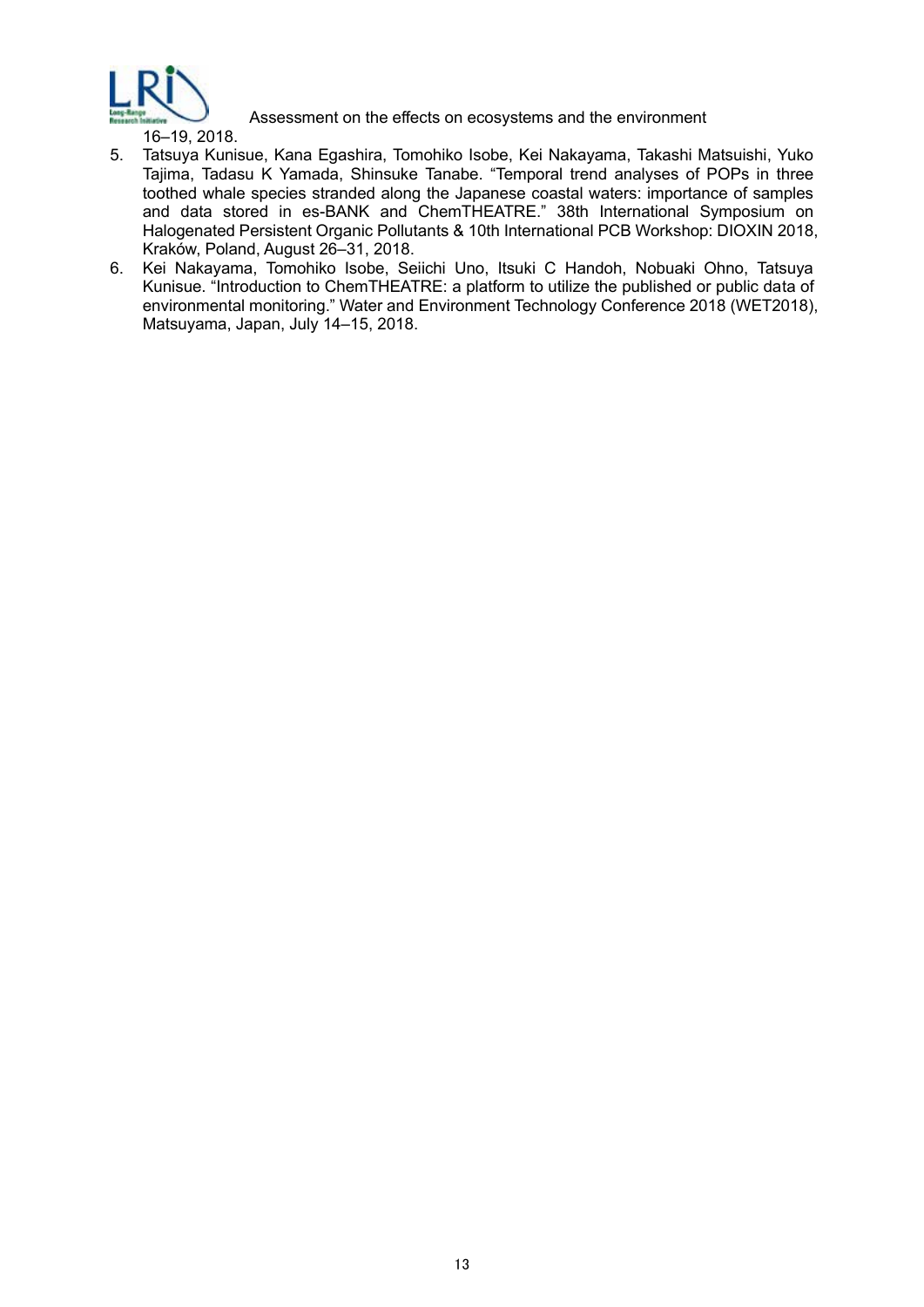

#### 18 S04-01

## **Exploring roles and simple estimation methods of species sensitivity distribution for deriving PNECs**

#### **Principal Investigator:**

Masashi Kamo (National Institute of Advanced Industrial Science and Technology. Research Institute of Science for Safety)

#### *:Collaborators*

Yuichi Iwasaki (National Institute of Advanced Industrial Science and Technology. Research Institute of Science for Safety)

Wataru Naito (National Institute of Advanced Industrial Science and Technology. Research Institute of Science for Safety)

#### **Summary of Research:**

The aim of the present study is to develop a new methodology to determine a suitable predicted no effect concentrations (PNEC) by using a sensitivity distribution (SSD) in the ecological risk assessment. The study is carried out in two perspectives. One is to develop a statistical method to estimate SSD with limited number of toxicity data [1], and the other is to develop a method to quantify an uncertainty in the risk assessment through a comparison of using SSD and using conventional assessment factors (AF) [2] (termed SSD-method and AF-method, respectively). In [1], toxic data are collected to estimate SSD. Data selection are carried out based on reliability of toxicity tests and number of species tested in SSD. As a result, 28 chemicals were selected for SSD estimation. These SSD will be used as a learning set for the SSD predictions. Descriptors of 28 chemicals such as logKow, boiling (melting) points, toxic values of model species in toxicity tests are collected. At the first step. correlations between these descriptors and mean  $(\mu)$ /standard deviation ( $\sigma$ ) of the SSDs are investigated, respectively. The correlations between the descriptors and u are relatively high. compared to those between the descriptors and  $\sigma$ . These results suggest that the prediction for σ is a harder task than the prediction for  $\mu$ . In [2], we quantified the uncertainty which is inevitable for the SSD estimation and then developed the method to determine a magnitude of AF under the uncertainty. Using the AF, the performance abilities of SSD-method and AF-method are compared. Measurement of the performance ability is as follows. For a given toxicity data set. PNEC is determined, and if PNEC is greater than the protection goal. determination of PNEC is counted as failure. These processes are repeated many times and the number of failures is counted at various  $\mu$  and  $\sigma$  of SSD. The performance ability of  $AF$ -method is σ sensitive. In lower σ, conventional AF-method had a lower failure probability  $compared$  to SSD-method. On the other hand, in higher σ. SSD-method has a lower failure probability. Our result suggests that it is important to understand the factors affecting the performance ability, and  $\sigma$  of SSD is surely one of them.

#### *:Timeline*

March 1, 2018 – February 28, 2019

#### *:Topics*

Poster presentation at JCIA LRI Annual Workshop 2018 "Exploring roles and simple estimation methods of species sensitivity distribution for deriving PNECs" (Tokyo, August 31st, 2018)

#### *:Publications*

1. Oral presentation at an annual meeting of the Japanese society of environmental toxicology, titled Comparison of performance ability of various assessment method by Masashi kamo (September  $11<sup>th</sup>$  2018 at satellite campus of Gifu university).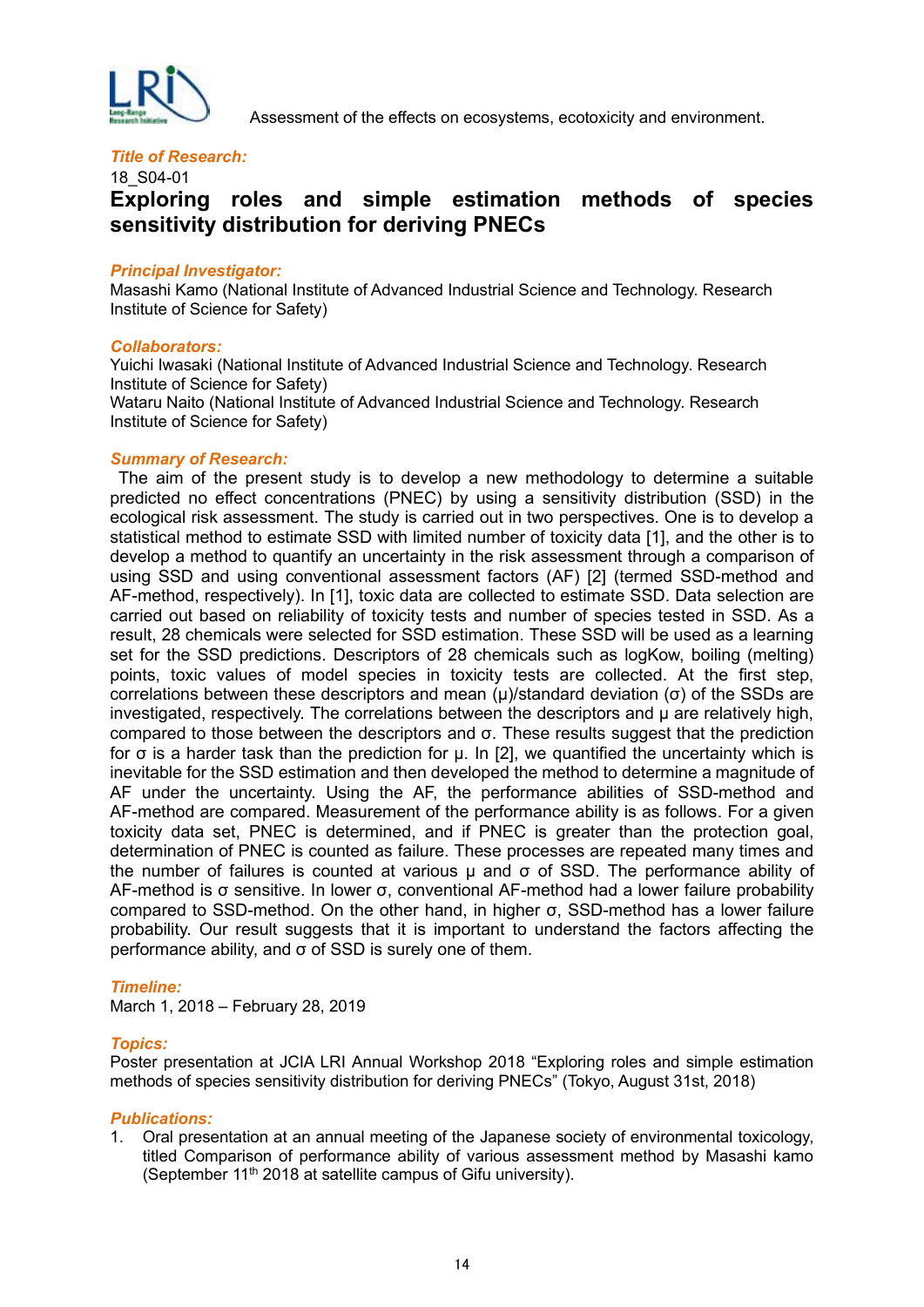

Other issues to be urgently addressed.

#### **Title of Research:**

#### 17\_S05-01

## **Development of Novel Analytical System of Biological Responses to Chemicals by Deep Phenotyping Method**

#### **Principal Investigator:**

Hiroyuki Kusuhara (Professor, University of Tokyo, Graduate School of Pharmaceutical Sciences, Department of Molecular Pharmacokinetics) 7-3-1 Hongo, Bunkyo, Tokyo, 113-0033, Japan (Tel) +81-3-5841-4770, (E-mail) kusuhara@mol.f.u-tokyo.ac.jp

#### *:Collaborators*

Tadahaya Mizuno (Assistant Professor, University of Tokyo, Graduate School of Pharmaceutical Sciences, Department of Molecular Pharmacokinetics) 7-3-1 Hongo, Bunkyo, Tokyo, 113-0033, Japan (Tel) +81-3-5841-4771, (E-mail) tadahaya@mol.f.u-tokyo.ac.jp

Setsuo Kinoshita (Contract Research Student, University of Tokyo, Graduate School of Pharmaceutical Sciences, Department of Molecular Pharmacokinetics) 7-3-1 Hongo, Bunkyo, Tokyo, 113-0033, Japan

#### **Summary of Research:**

Today, organisms are always exposed to chemicals in every situation to some extent. Wide variety of chemicals exist around us and the chemicals affect organisms not one by one but simultaneously like a complex. The fact prompts us to care "multiple exposure". To achieve the appropriate and correct prediction of multiple exposure of chemicals, it is necessary to comprehend the effects of chemicals even if those are hidden and difficult to be detected. In this study, we tackle with the theme by omic approaches with innovative techniques in both data acquisition and data analysis method.

This study consists of two pillars: (1) a novel acquisition method of proteome profile data by 2-dimensional electrophoresis (2DE) and (2) a new analysis method of profile data. In the  $5<sup>th</sup>$  term, we carried out fine-tuning of these two.

As for 2DE, we have investigated intra-day deviation of profile data because it is indispensable for the construction of database. HeLa cells treated with or without bortezomib were lysed and the specimens were subjected to 2DE. The difference between days were smaller than that between treatments (bortezomib and DMSO as a control). We have written the detailed protocol of our 2DE method to minimize the dependency of the data on investigators.

As for data analysis, we have summarized the results so far and it was accepted by Scientific Reports. By this method, it is expected that profile data of samples subjected to multiple exposures can be separated in unsupervised manner, and it can be estimated what kind of action is combined. In this term, we searched for data subjected to combined exposure from Gene expression omnibus (GEO; https://www.ncbi.nlm.nih.gov/gds), and analyzed the data analysis with OLSA, Six combined exposure data were found (ID: GSE10466, GSE16816, GSE17589, GSE24065, GSE35230, GSE59882). Of these, combined exposure data of GSE16816, GSE24065, and GSE59882 were expressed in a linear combination of vectors obtained by OLSA.

#### *:Timeline*

March 1, 2018 - February 28, 2019

#### *:Topics*

Poster presentation at JCIA LRI Annual Workshop 2018 "Development of Novel Analytical System of Biological Responses to Chemicals by Deep Phenotyping Method" (Tokyo, August 31st, 2018)

#### *:Publications*

1. The 2nd workshop for Japan-Korea Young Scientists on Pharmaceutics, Seul, 2018/7/9-11;

2. GPEN 2018, Singapore, 2018/9/25-29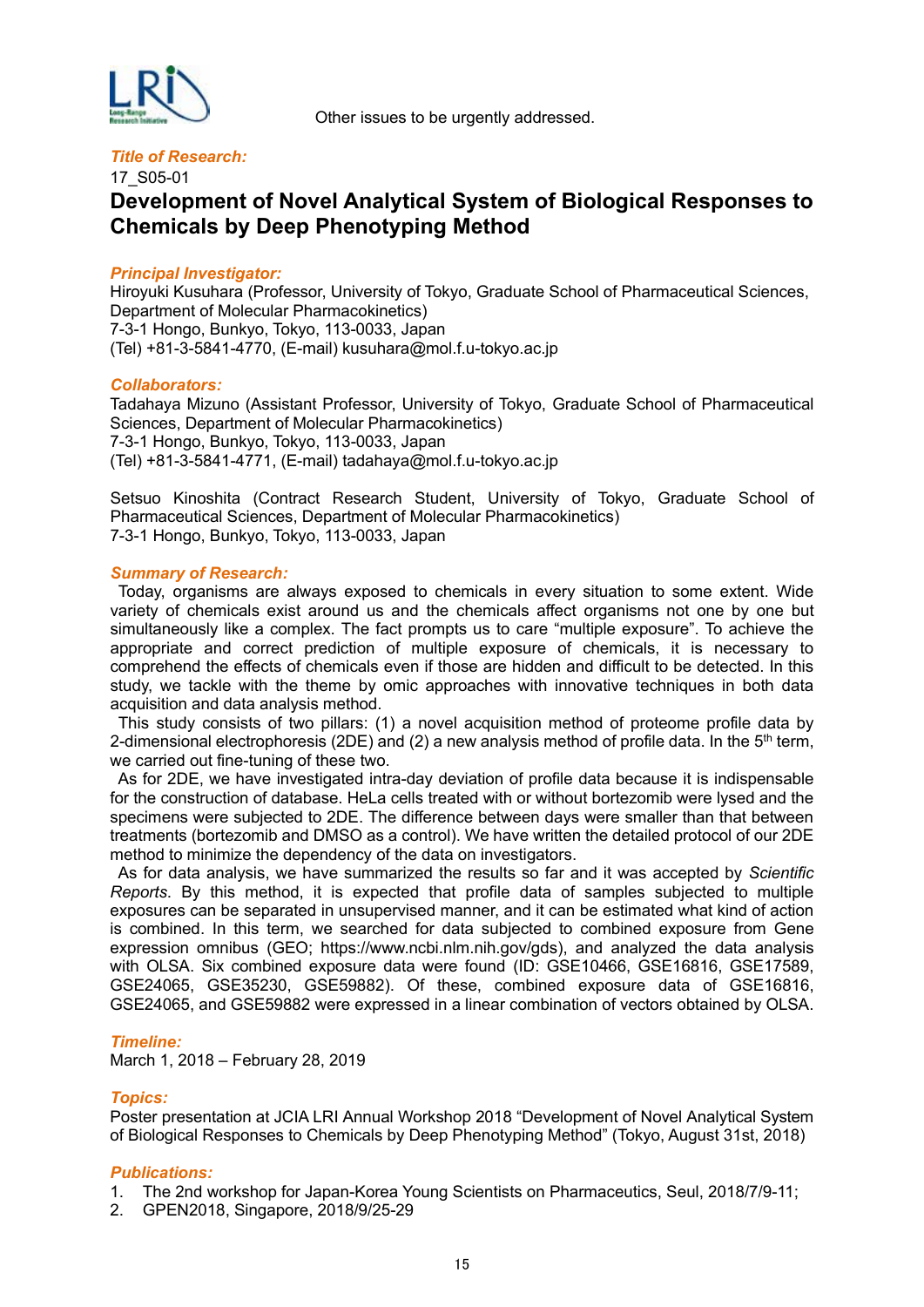

Other issues to be urgently addressed.

- 3. 33rd JSSX, Ishikawa, 2018/10/1-5
- 4. CBI 2018, Tokyo, 2018/10/9-10/11
- 5. 第 40 回生体膜と薬物の相互作用シンポジウム, 2018/10/18-19, Miyagi
- 6. THE 13th SUGIYAMA LABORATORY (RIKEN) OPEN SYMPOSIUM, 2019/2/22, Yokohama
- 7. Journal) Mizuno T, Sci Rep, 2019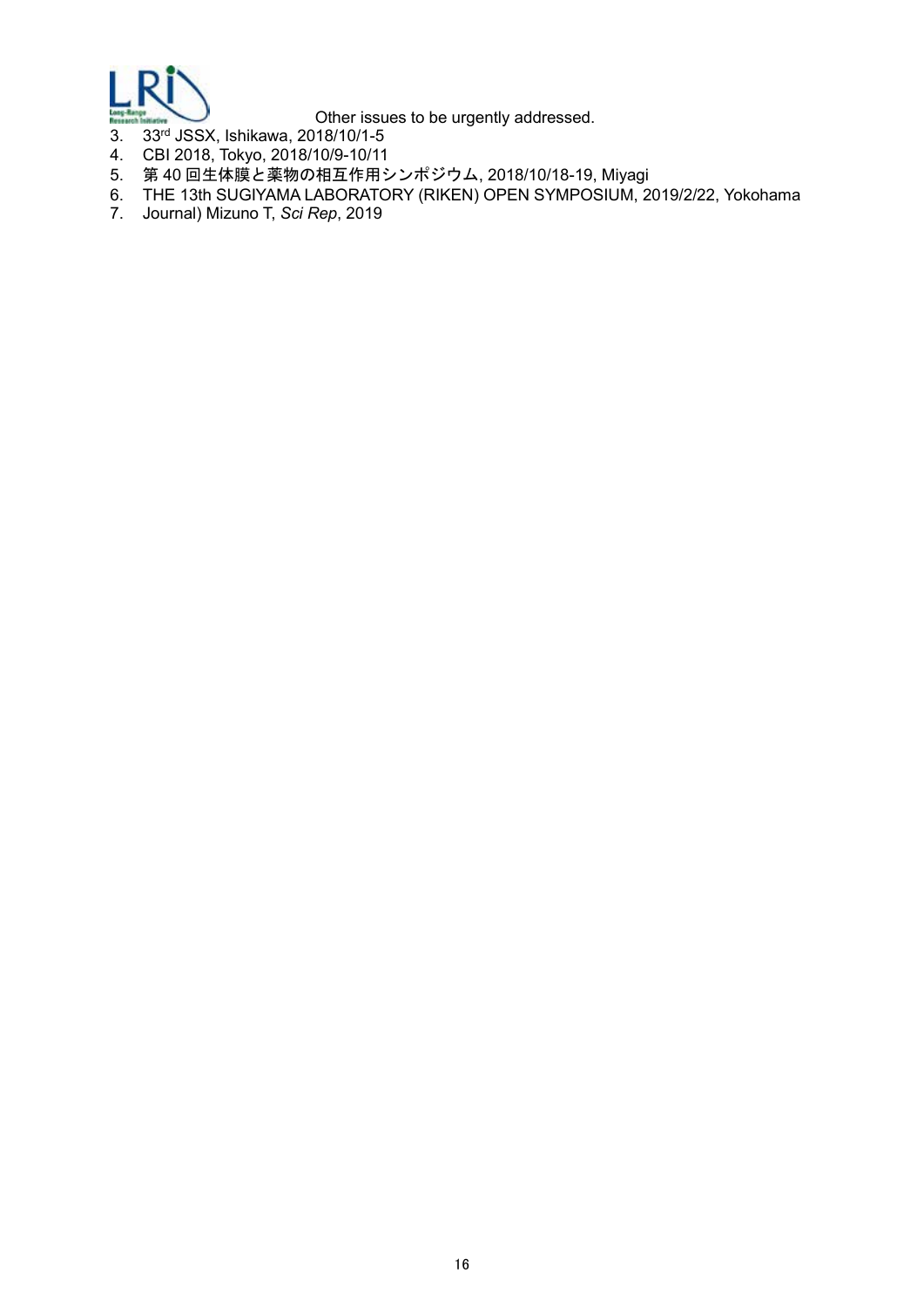

Other issues to be urgently addressed.

#### **Title of Research:**

#### 18\_R05-01

## **Study on the contribution of microplastics to bioaccumulation and fish towards magnification biological**

#### **Principal Investigator:**

Tatarazako Norihisa (Professor, Ehime University, Graduate School of Agriculture) 3-5-7 Tarumi, Matsuyama, Ehime, 790-8566 Japan

#### *:Collaborators*

Tatsuhiro Niino (LSI Medience Corporation) 1000 Kamoshidacho, Aoba-ku, Yokohama-shi, Kanagawa 227-0033, Japan Shin Takahashi (Ehime University, Graduate School of Agriculture) 3-5-7 Tarumi, Matsuyama, Ehime, 790-8566 Japan Yoshifumi Horie (Akita Prefectural Univesity) 241-438 Kaidobata-Nishi Nakano Shimoshinjo Akita City 010-0195 Japan

#### **Summary of Research:**

The microplastics (MPs) are detected from sewage treated water or sea water, and harmful chemical substances are known to adsorbed to those MPs. And there is a concern about those adsorbed chemicals may be taken more efficiently to organisms intermediated by MP and that biological concentration or biological magnification is accelerated. However, there are many unclarified questions such as abundance in the water, transfer ratio to organisms or sediment, lifetime and the mass balance of those chemical substances related with MPs in the environment. Our study will try to clarify whether the chemical substances adhered to MP are eluted, and absorbed / transferred / accumulated in the body of organisms.

In this fiscal year, we conducted quantitative analysis of the chemicals (13 kinds of polycyclic aromatic hydrocarbon) preparedly adhered to MP. The result showed that the concentration of forcibly adhered PAH to MP were correlated to molecular weight and hydrophobicity of PAH. The adhered concentration were different between the materials of MP. Also, the materials of MP differentiated the elution characteristics of water and seawater. Acute toxicity test of MP and the consideration of feeding condition to fish as preliminary examinations for the biological accumulation study were conducted. The medaka was not able to eat the MP which diameter was more than 1.5mm, but they preferably ate the MP covered with feed which diameter was around 1.0mm. Further examination is needed for the acute toxicity testing.

From next fiscal year, we will conduct the quantitative analysis of organisms, which have taken MPs and accumulated PAHs preparedly adhered to MP. The transition efficiency will be calculated when the concentration of internal chemical substance and the amount of total chemical intake is provided by this study.

#### *:Timeline*

June 1, 2018 – February 28, 2019

#### *:Topics*

Poster presentation at JCIA LRI Annual Workshop 2018 "Study on the contribution of microplastics to bioaccumulation and biological magnification towards fish" (Tokyo, August 31st, 2018)

#### *:Publications*

1. Norihisa Tatarazako, Yukiyo Okazaki, etc. 39th SETAC North America, Nov. 2018. Sacramento